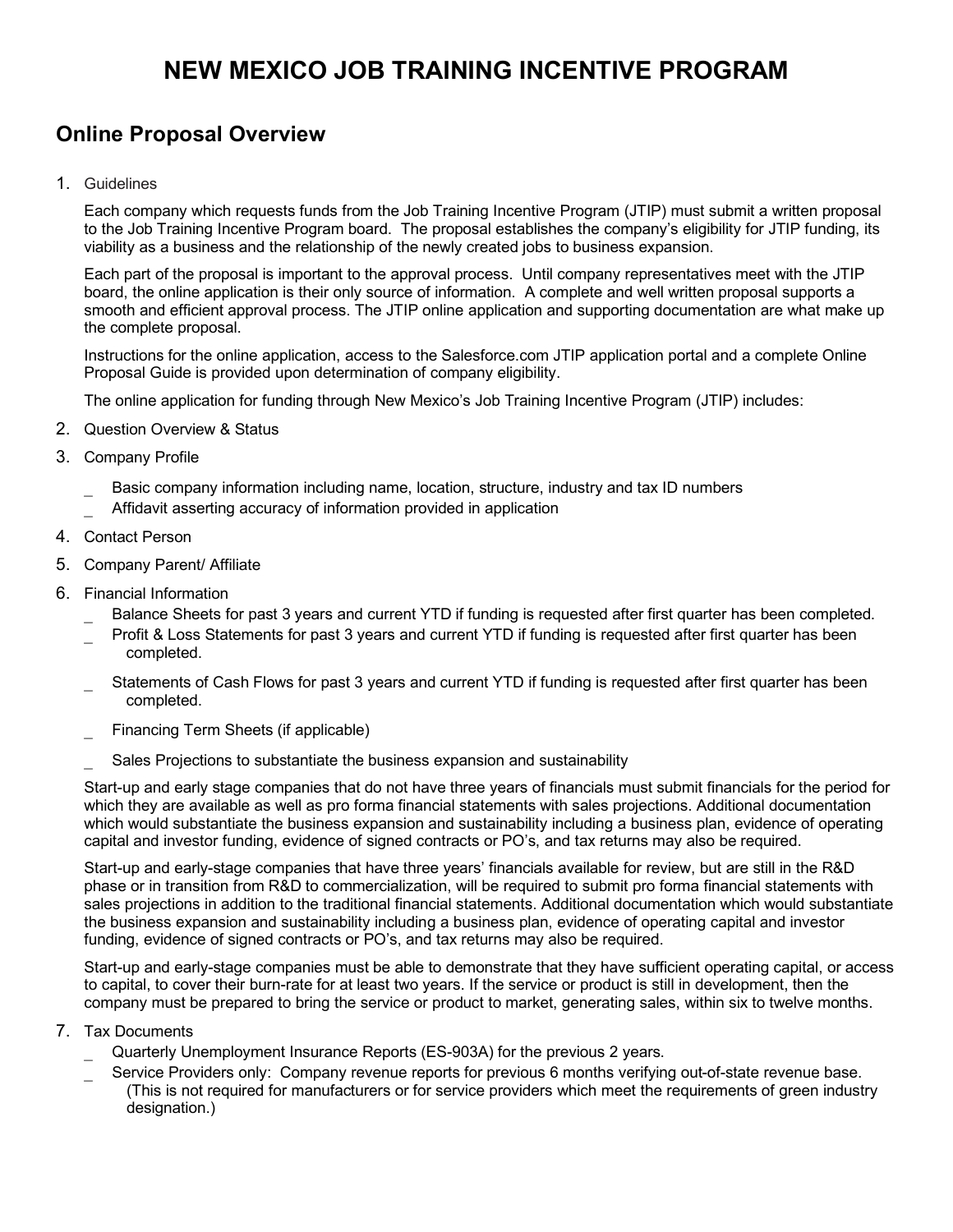- 8. Company Overview
	- Background/History
	- \_ Target Markets
	- New Mexico Operations Summary
	- \_ Charitable/Community Contributions
	- \_ Equal Employment Statement

Impact Analysis Supplemental Information

- 9. Impact Analysis
- 10. Recruitment & Training

\_ Trainer(s) Resume/Qualifications

- 11. Training Plan
	- A training plan is required for each position for which funding is requested to ensure the success of the trainees, the training program, and ultimately the business.
- 12. Certification by Authorized Company Representative
- 13. Position information
	- \_ Company job description
	- O\*NET job titles and codes are required.
- 14. Budget Information
	- Amount requested for trainee wages by job classification
		- O\*NET job titles and codes are required.
- 15. Benefits